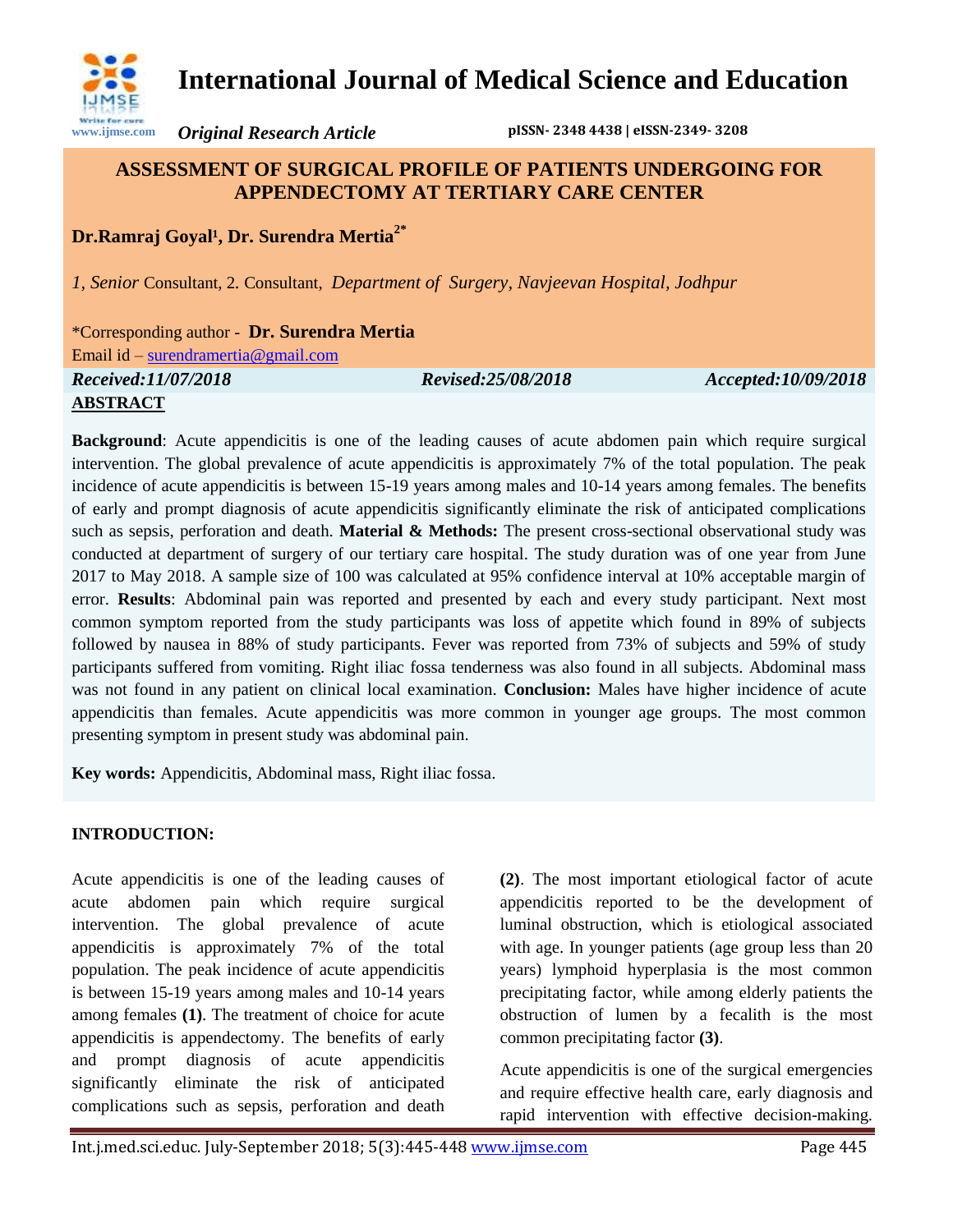Effective health care implies by careful consideration of all associated factors before the final decision **(4)**. Important associated factors which should be consider are the safety of diagnostic procedures and treatment alternatives as well as their impact on the patient's safety, outcome, quality-of-life, long-term survival and health economics **(5)**. The intervention related to surgical exploration in cases with suspected appendicitis involves high diagnostic accuracy, associated co-morbidities, patient's age, patient's consent, the surgeon's core medical values, priority considerations related to the use of limited resources and expected natural course of non-operative management. The decision for surgical intervention on a patient with suspected acute appendicitis can therefore published as a research study that how various factors are associated in surgical decisionmaking **(6)**.

A study by Fitz RH almost 110 years ago was able to elaborate us about the pathophysiology as well as the management of acute appendicitis. Presentation of appendicitis is very wide and variable and, in some cases, even the most experienced surgeons face difficulty to accurately comment on the condition **(7)**. The previous researches on acute appendicitis are very useful and reference for new surgeons. Hence present study was conducted to evaluate the clinical and surgical profile of patients undergoing appendectomy.

### **MATERIALS & METHODS**

The present cross-sectional observational study was conducted at department of surgery of our tertiary care hospital. The study duration was of one year from June 2017 to May 2018. A sample size of 100 was calculated at 95% confidence interval at 10% acceptable margin of error by epi info software version 7.2. Clearance from Institutional Ethics Committee was taken before start of study. Initially Informed and written individual consent was taken from each and every patient included in the study. Detailed demographic history included age, sex etc. along with the presenting complaints have been noted. Past history of the patient included any history of previous episodes of pain, history of diabetes mellitus and heart disease were also recorded. Dietary history along with alcohol intake and smoking and diet was

recorded. Blood pressure, pulse and temperature was noted. Detailed clinical systemic examination was done for the detection for the presence of lymphadenopathy and any abnormality in cardiovascular system and respiratory system. Local examination included detection of any abdominal mass and presence of right inguinal tenderness. All patients were subjected for hemoglobin, complete blood cells examination, serum creatinine levels and abdominal ultrasonography. Data analysis was carried out using SPSS v22. All tests were done at alpha (level significance) of 5%; means a significant association present if p value was less than 0.05.

#### **RESULTS**

In present study, A total of 100 patients were studied and the incidence of acute appendicitis was found much more in females i.e. 62% compared to only 38% in males. It was also reported in the present study that acute appendicitis was more common in younger age groups of below 30 years of age and similarly as the age advances the incidence of acute appendicitis was decreased. The incidence among patients 30 years or less was 82% and it was markedly dropped down to 17% in the age group of 30 years and above age group. Similarly, in the age group of more than 50 years of age the incidence of acute appendicitis was came down to less than one percentage i.e. only one case was reported above the age of 50 years. (Table 1)

|         | <b>Table 1:</b> Distribution of study participants according |  |  |
|---------|--------------------------------------------------------------|--|--|
| to age. |                                                              |  |  |

| <b>Parameters</b> |                      | No. of patients<br>$(\%)$ |  |
|-------------------|----------------------|---------------------------|--|
| <b>Sex</b>        | Male                 | 38                        |  |
|                   | Female               | 62                        |  |
| Age               | < 30<br>years        | 82                        |  |
|                   | 30-50                | 17                        |  |
|                   | years<br>$>50$ years |                           |  |

Abdominal pain was reported and presented by each and every study participant. Next most common symptom reported from the study participants was loss of appetite which found in 89% of subjects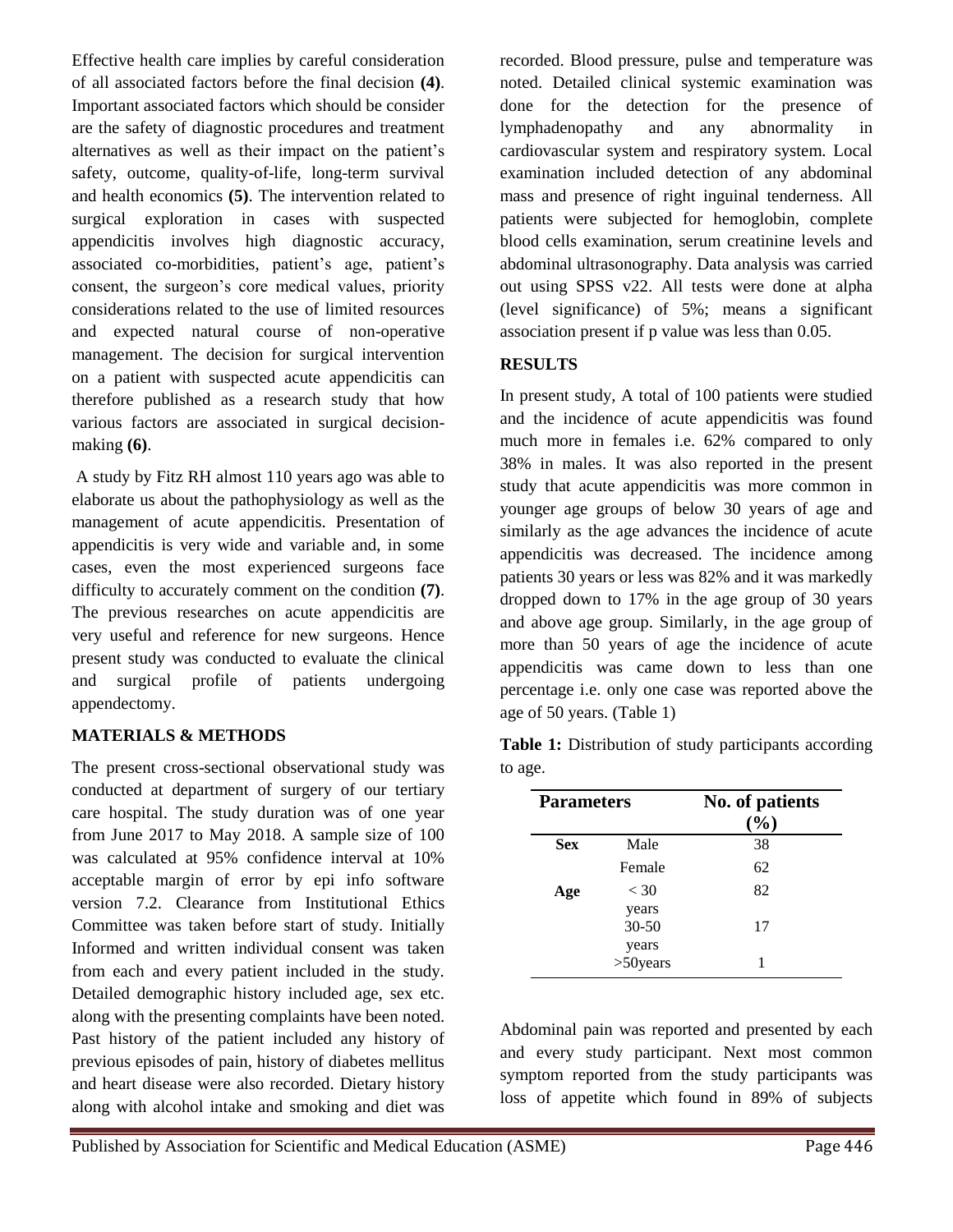followed by nausea in 88% of study participants. Fever was reported from 73% of subjects and 59% of study participants suffered from vomiting. Thus, abdominal pain was the universal finding in the present study. Right iliac fossa tenderness was also found in all subjects. Abdominal mass was not found in any patient on clinical local examination. (Table 2)

In the present study 2% of patients were known case of diabetes and 5% of patients had experienced episodes of acute abdominal pain in the past. Previous history of heart disease was reported from only one case. There were 7% of the patients were taking alcohol and12% of the cases were Smokers. Out of the total only 76% of patients were having vegetarian diet. On systemic examination of the study participants, it was reported that only 48% of patients were in a state of good nutrition. No patient was found to have lymphadenitis. The cardiovascular and respiratory examination were normal in all the study participants. The ultrasound examination was performed for the patients and normal results was reported in 91% of parients. (Table 3)

**Table 2:** Distribution of patients as per the presenting complaints.

| <b>Presenting complaint</b>  | No. of patients $(\% )$ |
|------------------------------|-------------------------|
| Abdominal pain               | 100                     |
| Loss of appetite             | 89                      |
| <b>Nausea</b>                | 88                      |
| Fever                        | 73                      |
| <b>Vomiting</b>              | 59                      |
| Right iliac fossa tenderness | 100                     |

**Table 3:** Distribution of patients on the basis of history.

| <b>Findings</b>         | No. of patients $(\% )$ |  |
|-------------------------|-------------------------|--|
| Diabetes mellitus       |                         |  |
| Heart disease           | $^{O1}$                 |  |
| <b>Episodes of pain</b> | 5                       |  |
| Alcohol use             |                         |  |
| <b>Smoking</b>          | 12                      |  |
| Vegetarian diet         | 76                      |  |
| <b>Good nutrition</b>   | 48                      |  |

#### **DISCUSSION**

In present study, A total of 100 patients were studied and the incidence of acute appendicitis was found much more in females i.e. 62% compared to only 38% in males. It was also reported in the present study that acute appendicitis was more common in younger age groups of below 30 years of age and similarly as the age advances the incidence of acute appendicitis was decreased. The incidence among patients 30 years or less was 82% and it was markedly dropped down to 17% in the age group of 30 years and above age group. Similarly, in the age group of more than 50 years of age the incidence of acute appendicitis was came down to less than one percentage i.e. only one case was reported above the age of 50 years. A study conducted by Mungadi IA et al reported that the burden of acute appendicitis among the patients of acute abdominal pain was 38.9%. The younger age group of 20-30 years was found to have high incidence. Males were affected more than females in their study. The morbidity and mortality rate reported was 13% and 1% respectively **(8)**. A similar study conducted by Bakken IJ et al found that almost similar incidence of acute appendicitis for both the sexes. Younger patients were have high incidence than the older age groups. Perforation was found more among male patients 12- 21% in compared to female patients 9-17%. They also reported that the duration of hospital stay less for the cases operated with laparoscopic method than the open method **(9)**.

Abdominal pain was reported and presented by each and every study participant. Next most common symptom reported from the study participants was loss of appetite which found in 89% of subjects followed by nausea in 88% of study participants. Fever was reported from 73% of subjects and 59% of study participants suffered from vomiting. Thus, abdominal pain was the universal finding in the present study. Right iliac fossa tenderness was also found in all subjects. Abdominal mass was not found in any patient on clinical local examination. A study conducted by Luckmann R et al reported that there was higher incidence on acute appendicitis among males than females and higher incidence among age group less than 30 years of age than older age groups.